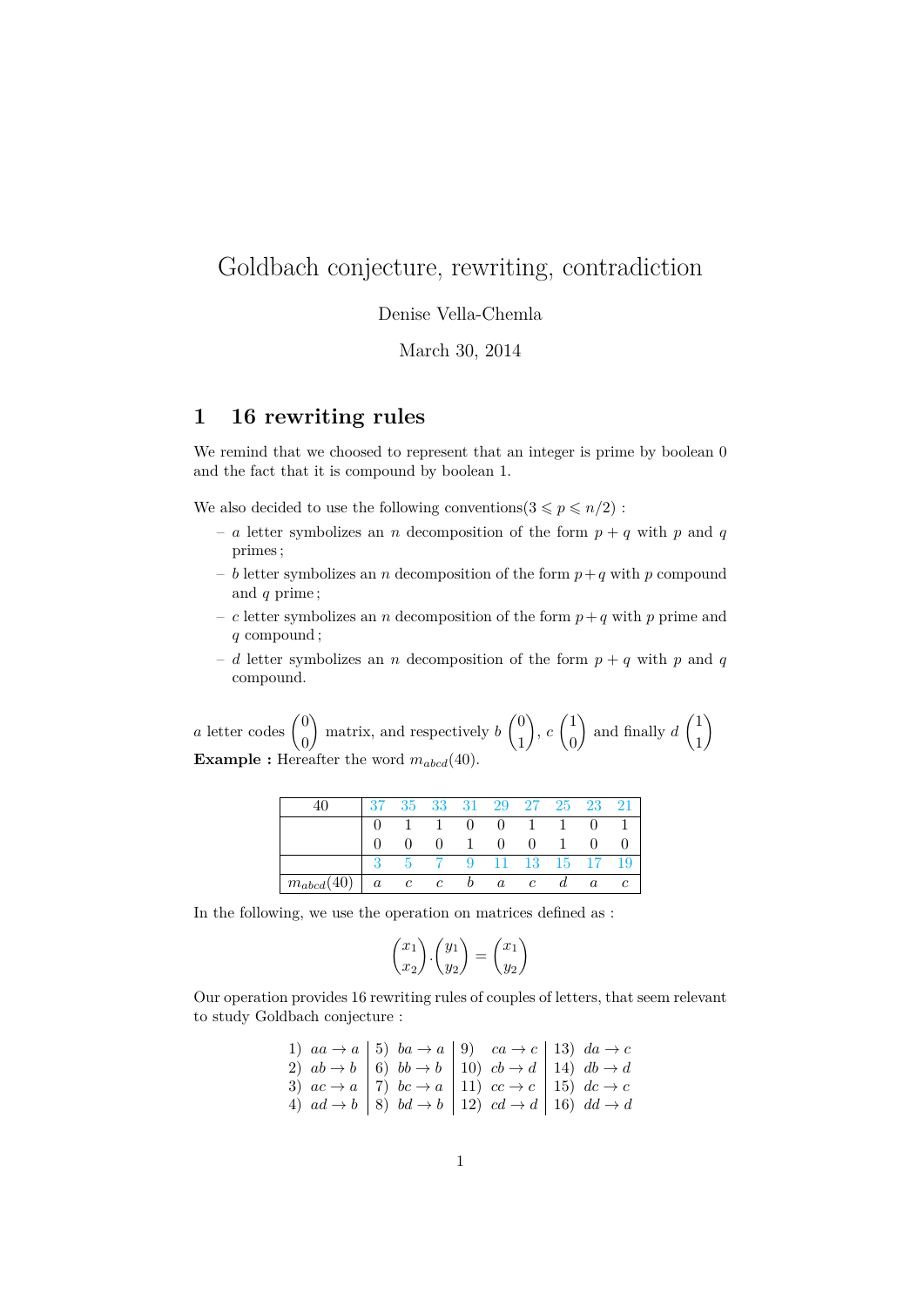# **2 Reminders from language theory**

An alphabet is a finite set of symbols.

Alphabets used in the following are :  $A = \{a, b, c, d\}$ ,  $A_{ab} = \{a, b\}$ ,  $A_{cd} = \{c, d\}$ ,  $A_{ac} = \{a, c\}$  and  $A_{bd} = \{b, d\}.$ 

A word on *X* alphabet is a finite and ordered sequence, eventually empty, of alphabet elements. It's a letters concatenation. We note  $X^*$  the set of words over *X* alphabet.

A word is called a prefix of another one if it contains, on all its length, the same letters as it at same positions (*X* being an alphabet and  $w, u \in X^*$ . *u* is a prefix of *w* if and only if  $\exists v \in X^*$  such that  $w = u.v$ ).

#### **3 Observing words**

Let us observe words associated with even numbers between 6 and 80.



FIGURE 1 : words associated to even numbers between 6 and 36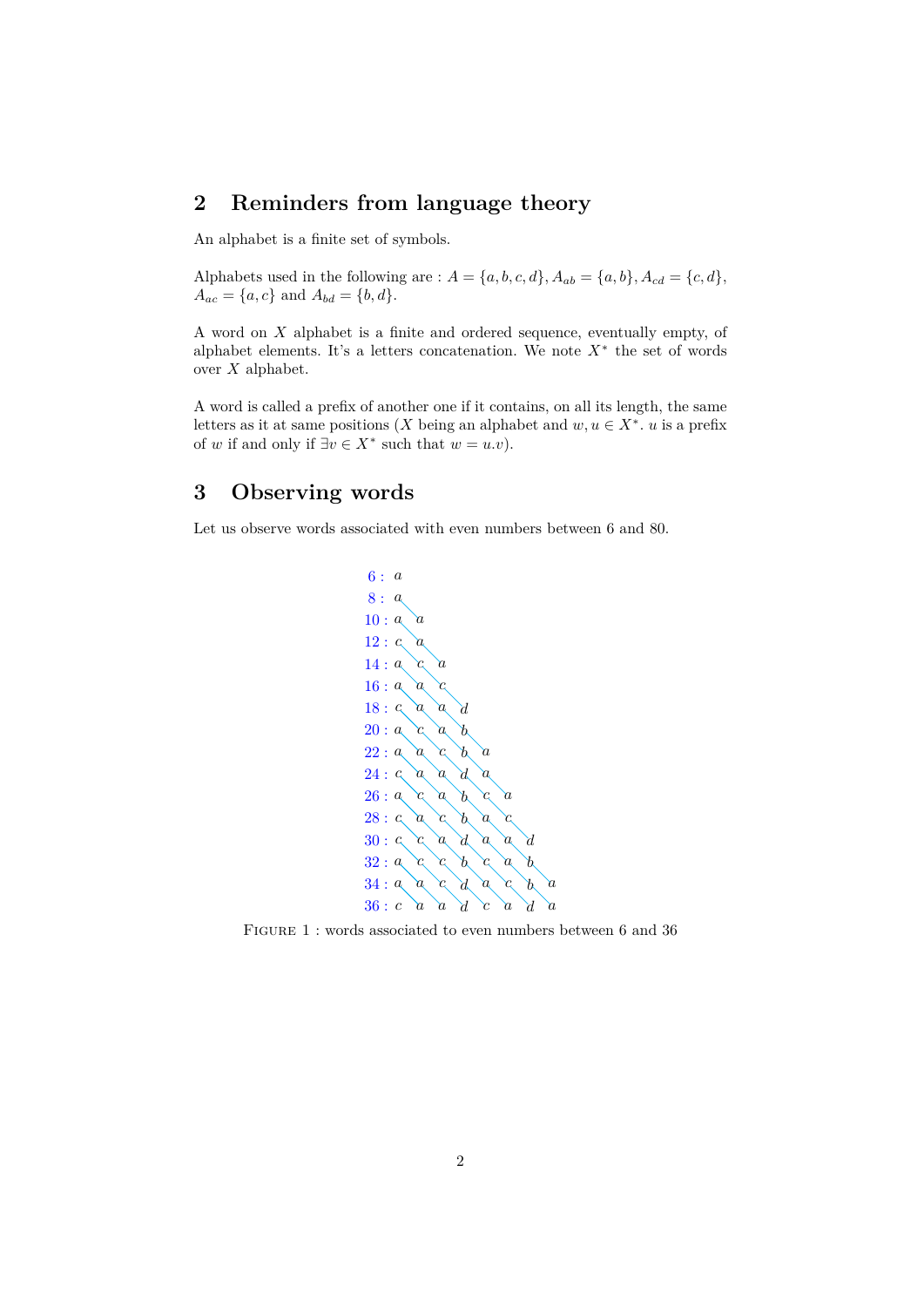We see that words in diagonals contain either *a* and *b* letters exclusively, or *c* and *d* letters exclusively.

## **4 Words properties**

Diagonal words (diagonals) have their letters either in *Aab* alphabet or in *Acd* alphabet.

Every diagonal is a prefix of the following one that is defined on the same alphabet.

Indeed, a diagonal code decompositions that have the same second sommant and that have a first sommant that is an odd number from the list of successive odd numbers beginning at 3.

For instance, diagonal *aaabaa* beginning with first letter of 26's word on figure 1 code the following decompositions : 3+23*,* 5+23*,* 7+23*,* 9+23*,* 11+23 and 13+23.

Thus, diagonals on  $A_{ab}$  alphabet "code" decompositions that have a same second sommant which is prime ; their letters code either by *a* letters corresponding to prime numbers, or by *b* letters corresponding to compound ones the primality characters of odd numbers (the first sommants), beginning at 3.

Diagonals on *Acd* alphabet "code" on their side decompositions that have a same second sommant which is compound ; their letters code either by *c* letters corresponding to prime numbers, or by *d* letters corresponding to compound ones the primality characters of odd numbers (the first sommants), beginning at 3.

Vertical words have their letters either in  $A_{ac}$  alphabet or in  $A_{bd}$  alphabet. A vertical word code decompositions that have same first sommant. Every vertical word is contained in a vertical word that is "on its left side" and that is defined on the same alphabet.

## **5 Some regularities**

We observe some regularities easily explanables, that link together letters numbers of each kind that appear in an even number word or in a certain portion of first column of letters. Figure 2 above presents schematically variable names that will be useful to conduct reasoning :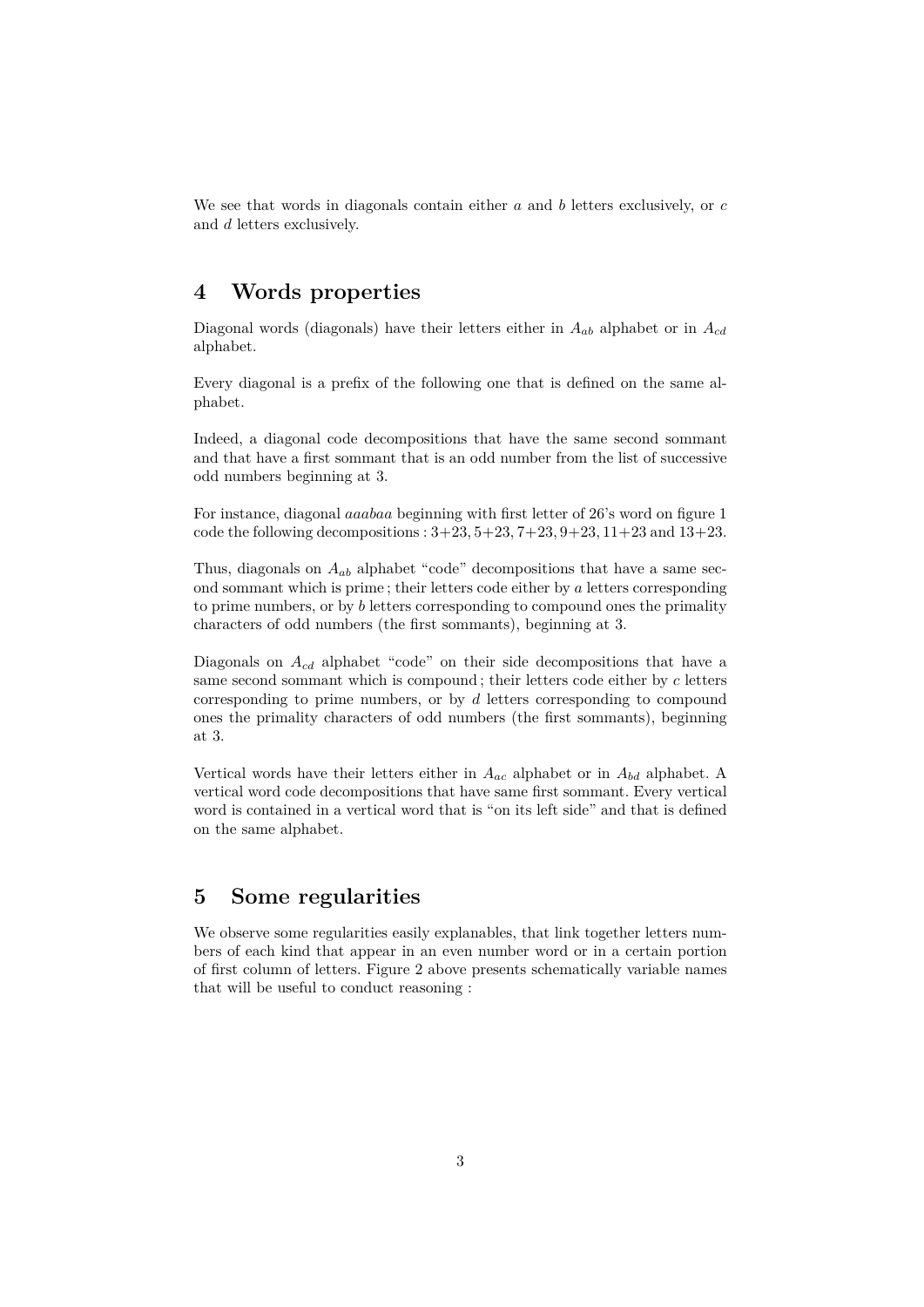

Figure 2 : linked variables

Global triangle contains words associated to even numbers from 6 to *n*.

 $X_a, X_b, X_c$  et  $X_d$  count  $a, b, c$  or  $d$  letters numbers in  $n$  word.

 $T_a$  and  $T_c$  count numbers of *a* or *c* letters that are first letters of words associated with even numbers between 6 and  $2\left[\frac{n+2}{4}\right]$ 4 m .

 $T_a$  thus corresponds to decompositions of the form  $n' = 3 + p_i$ ,  $p_i$  prime,  $n' \leqslant 2\left\lceil \frac{n+2}{4} \right\rceil$ 4 For instance, if  $n = 34$ ,  $T_a = \# \{3+3, 3+5, 3+7, 3+11, 3+13\}.$ 

 $T_a$  thus corresponds to decompositions of the form  $n' = p_i + p_i$ ,  $p_i$  prime for  $n' < n$ . For instance, if  $n = 34$ ,  $T_a = \#\{3 + 3, 5 + 5, 7 + 7, 11 + 11, 13 + 13\}$ .

 $T_c$  corresponds to decompositions of the form  $n' = 3 + c_i$ ,  $c_i$  compound  $n' \leq$  $2\left[\frac{n+2}{4}\right]$ 4 . For instance, if  $n = 34$ ,  $T_c = \text{\#} \{9 + 9, 15 + 15\}.$ 

 $Y_a$  and  $Y_c$  count numbers of *a* or *c* letters that are first letters of words associated to even numbers between  $2\left[\frac{n+2}{4}\right]$ 4  $+ 2$  and *n*.

The trivial one-to-one mapping on the decompositions second term permits to explain easily why  $Y_a = X_a + X_b$  or  $Y_c = X_c + X_d$ . The simple reading of sets defined in extension suffices to convince oneself.

$$
Y_a = #{3 + 17, 3 + 19, 3 + 23, 3 + 29, 3 + 31}
$$
  
\n
$$
X_a = #{3 + 31, 5 + 29, 11 + 23, 17 + 17}
$$
  
\n
$$
X_b = #{15 + 19}
$$
  
\n
$$
Y_c = #{3 + 21, 3 + 25, 3 + 27}
$$
  
\n
$$
X_c = #{7 + 27, 13 + 21}
$$
  
\n
$$
X_d = #{9 + 25}
$$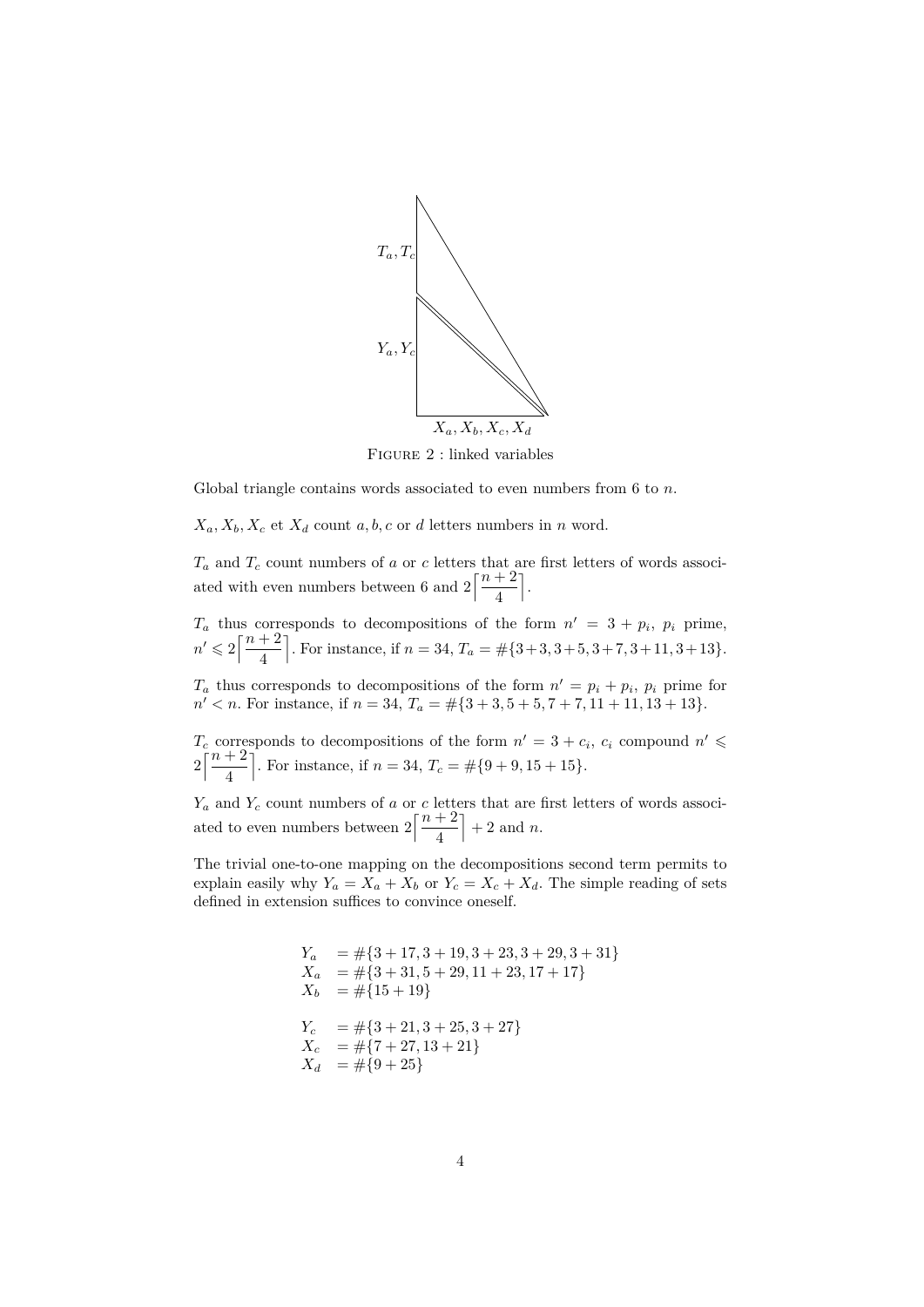Hereafter two figures to "fix ideas" for even numbers  $n = 32$  or  $n = 34$ .

6: 
$$
\begin{array}{c|c|c}\n6: & a & b & a \\
8: & a & a & a \\
10 & a & a & a \\
T_c = 2 & 14 & a & c & a \\
16 & a & a & c & b \\
20 & a & a & b & b \\
Y_c = 3 & 29 & a & c & b & a \\
22 & a & a & b & c & a \\
33 & a & c & b & a & c \\
32 & a & c & b & a & c \\
33 & a & c & b & c & a\n\end{array}
$$
  
\n7. 
$$
\begin{array}{c|c|c}\n1 & 2 & a & a & b & a \\
2 & 3 & 4 & a & b & c \\
3 & 5 & 4 & a & a & a \\
5 & 6 & 5 & 6 & 6 \\
5 & 6 & 6 & 6 & 6 & 6 \\
6 & 7 & 8 & 7 & 8\n\end{array}
$$
  
\n8: 
$$
\begin{array}{c|c|c}\n6: & a & b & a & c \\
a & a & a & a & a \\
b & a & a & a & a \\
c & a & b & a & a \\
d & a & c & b & a \\
22 & a & a & c & b & a \\
23 & a & a & c & b & a \\
24 & a & a & a & b & c \\
25 & a & a & a & b & c \\
26 & a & a & b & c & a \\
27 & a & c & a & b & a \\
28 & a & c & b & a & c \\
29 & a & c & b & a & a \\
20 & a & c & b & a & a \\
21 & a & c & a & b & c \\
22 & a & a & c & b & a \\
23 & a & c & c & b & c & a \\
24 & a & c & a & a & c & b \\
34 & a & c & d & a & c & b & a \\
\end{array}
$$
  
\n7. 
$$
\begin{array}{c|c|c}\n6: & a & b & c & c \\
1 & 1 & 1 & 1 & 1 & 1 \\
a & 1 & 1 & 1 & 1 & 1 \\
a & 1 & 1 & 1 & 1 & 1 \\
a & 1 & 1 & 1 & 1 & 1 \\
a & 1 & 1 & 1 & 1 & 1 \\
a & 1 & 1 & 1 & 1 & 1 \\
a & 1 & 1 & 1 & 1 & 1 \\
a & 1 & 1 & 1 & 1 & 1 \\
a & 1 & 1 & 1 & 1 & 1 \\
a & 1 & 1 & 1 & 1 & 1 \\
a & 1 & 1 & 1 & 1 & 1
$$

Following constraints are always satisfied :

$$
Y_a = X_a + X_b
$$
  
\n
$$
Y_c = X_c + X_d
$$
  
\n
$$
T_a + T_c + Y_a + Y_c + \epsilon = 2(X_a + X_b + X_c + X_d)
$$

 $\epsilon = 1$  if *n* is an odd double,  $\epsilon = 0$  otherwise.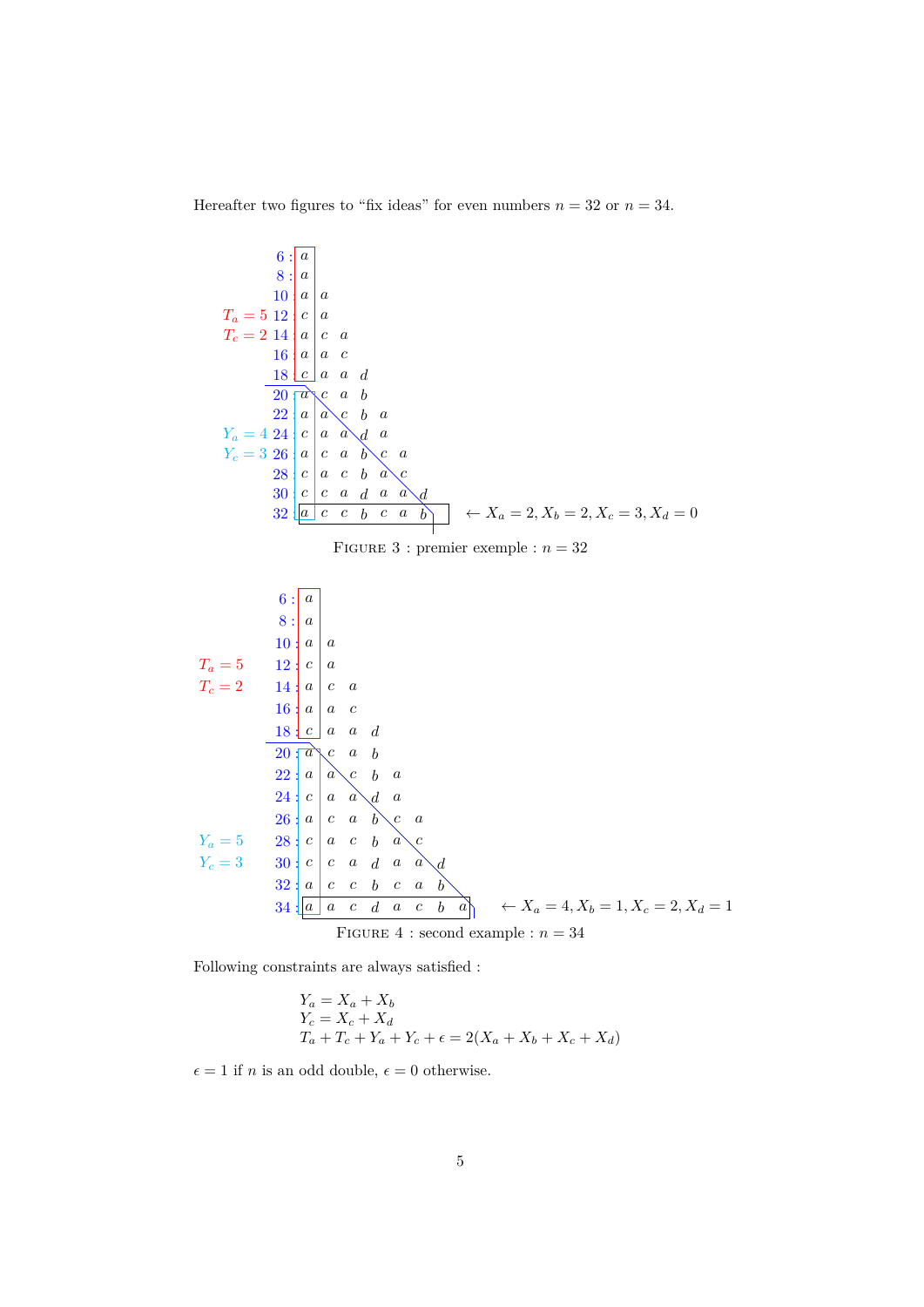We saw that constraints above can be easily understood if we come back to numbers of decompositions they represent and if we use "Cantor-like" one-toone mappings.

Different words letters are thus very *intricated* and those intrications have as consequence that every word contains at least one *a* letter.

We are going to prove this using a *reductio ad absurdum* reasoning in section 7.

#### **6 Cantor one-to-one mappings visualization**

We provide above Cantor one-to-one mappings for cases  $n = 32$  and  $n = 34$ .

One-to-one mapping *f* that permits to pass from line 2 to line 1 is such that  $f(a) = f(c) = a$  et  $f(b) = f(d) = c$ .

One-to-one mapping *g* that permits to pass from line 2 to line 3 is such that  $g(a) = g(b) = a$  et  $g(c) = g(d) = c$ .

It's the double decomposition  $3 + n/2$  in the case where *n* is an odd's double that necessitates introduction of the variable  $\epsilon$  that is equal to 1 in that case and equal to 0 otherwise.

– One-to-one mappings if  $n = 32$ 

| 3                     |
|-----------------------|
| $\mathcal{C}_{0}^{2}$ |
| 15                    |
| 15                    |
| b                     |
| 17                    |
| 17                    |
| $\boldsymbol{a}$      |
| 3                     |
|                       |

– One-to-one mappings if  $n = 34$ 

|                | 3 <sup>1</sup>   | $\overline{3}$                                                                                      | 3 <sup>1</sup> | $3-$           | 3 <sup>1</sup>   |                | $3 \quad 3 \quad 3$                                                   |                  |
|----------------|------------------|-----------------------------------------------------------------------------------------------------|----------------|----------------|------------------|----------------|-----------------------------------------------------------------------|------------------|
| $\mathbf{1}$   |                  | $\begin{array}{ccccccccc} 0 & 0 & 0 & 0 & 0 \\ a & a & a & c & a \\ 3 & 5 & 7 & 9 & 11 \end{array}$ |                |                | $\boldsymbol{a}$ |                | $a \quad c \quad a$                                                   |                  |
|                |                  |                                                                                                     |                |                |                  | 13             | 15 17                                                                 |                  |
|                |                  | $3\quad 5\quad 7$                                                                                   |                |                |                  |                | 9 11 13 15 17                                                         |                  |
| $2^{\circ}$    | $\boldsymbol{a}$ |                                                                                                     |                |                |                  |                | $\begin{array}{ccccccccc}\n a & c & d & a & c & b & a \\ \end{array}$ |                  |
|                | 31               | 29                                                                                                  |                |                |                  |                | 27    25    23    21    19    17                                      |                  |
|                | 31               | 29                                                                                                  |                |                |                  |                | 27    25    23    21    19    17                                      |                  |
| 3 <sup>1</sup> |                  | $\begin{array}{cccccc} a & a & c & c \\ 3 & 3 & 3 & 3 \end{array}$                                  |                |                | $\boldsymbol{a}$ | $\mathfrak{c}$ | $\mathfrak{a}$                                                        | $\boldsymbol{a}$ |
|                |                  |                                                                                                     |                | 3 <sup>7</sup> | 3 <sup>1</sup>   | 3              | $3 \quad 3$                                                           |                  |